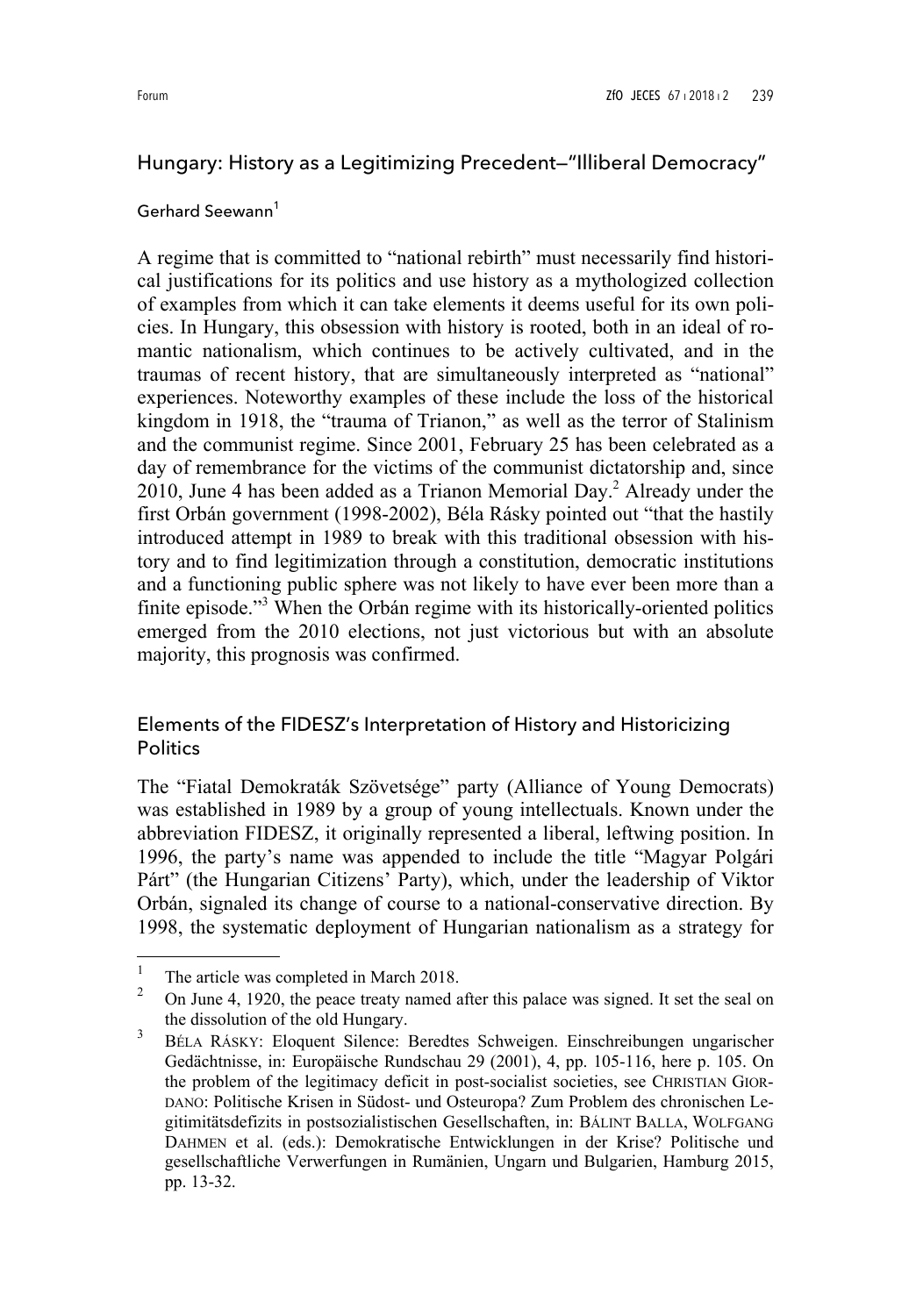ı

political mobilization had achieved success. The resulting marginalization of the liberal-democratic element was accompanied by the adoption of the elevating term "citizegn" as a positive antithesis to the socialist concept of the subservient "subject." As this construct lacked persuasive power on its own, however, "Orbán and his intellectual entourage decided on a legitimization strategy that was more strongly history-oriented.<sup>34</sup>

This strategy was put into effect in the year 2000 by the FIDESZ administration, which had come to power in 1998, in coalition with the Független Kisgazdapárt, the Independent Smallholders' Party. Initially, it gained momentum in the context of celebrations commemorating a thousand years since the establishment of the Hungarian state. The "Holy Crown" played a central role in these proceedings. Associated with the country's founder, Stephen I, it was transferred from the national museum to a prominent setting in the domed hall of the Hungarian parliament building and was restored as a symbol of national unity and the continuity of the state.<sup>5</sup> When the party was defeated in the parliamentary elections of 2002, the nationalistic rhetoric underpinning its historical discourse became radicalized, an escalation that was reflected by their slogan: "The nation cannot be the opposition." Thus, the liberal leftwing government that was in office at the time found itself maligned, not only as an historic anomaly, but also as an "inorganic" power and was put on a par with a series of regimes that had violated or shunned national tradition, namely those of 1918/19, 1948-1990 and 1994-1998 (the years of the social-liberal government coalition under Prime Minister Gyula Horn). In 2002, Gyula Tellér, the party's leading ideologist and closest advisor of Orbán since 1996, divided Hungarian society into two categories: members of an organic nation and their "inorganic" opponents, who were slaves to international interests.<sup>6</sup> Communists, according to Tellér, belonged to the latter group, including Imre Nagy—who, he claimed, had stolen the revolution of 1956 from the "citizens"—together with the opposition forces of the 1970s and 1980s, who he saw as Nagy's successors. Eventually, Tellér succeeded in establishing a paranoid ethno-nationalism whose adherents could be justified in feeling threatened by Hungarian agents of foreign powers, as they had also made every endeavor, during the era of Soviet rule, to undermine the

<sup>4</sup> BALÁZS TRENCSÉNYI: Geschichtspolitik und Regimebildung in Ungarn, in: Transit. Europäische Revue (Winter 2015/Spring 2016), 48, pp. 45-60, here p. 50.

<sup>5</sup> More recent research has found that this crown does not date back to the time of Stephen I, but instead to the late 11th or 12th century. Still today, opinions on this point differ. See GERHARD SEEWANN: Stephanskrone, in: HOLM SUNDHAUSSEN, KONRAD CLEWING (eds.): Lexikon zur Geschichte Südosteuropas, 2nd ed., Wien et al. 2016, pp. 908-909.

<sup>6</sup> GYÖRGY VÁRI: Megalvadt gondolatok—Tellér Gyula miniszterelnöki tanácsadó portréja [Curdled Thinking—Portrait of the Prime Minister's Advisor, Tellér Gyula], in: Magyar narancs from 2014-08-11, URL: http://magyarnarancs.hu/belpol/megalvadtgondolatok-82385 (2018-03-14).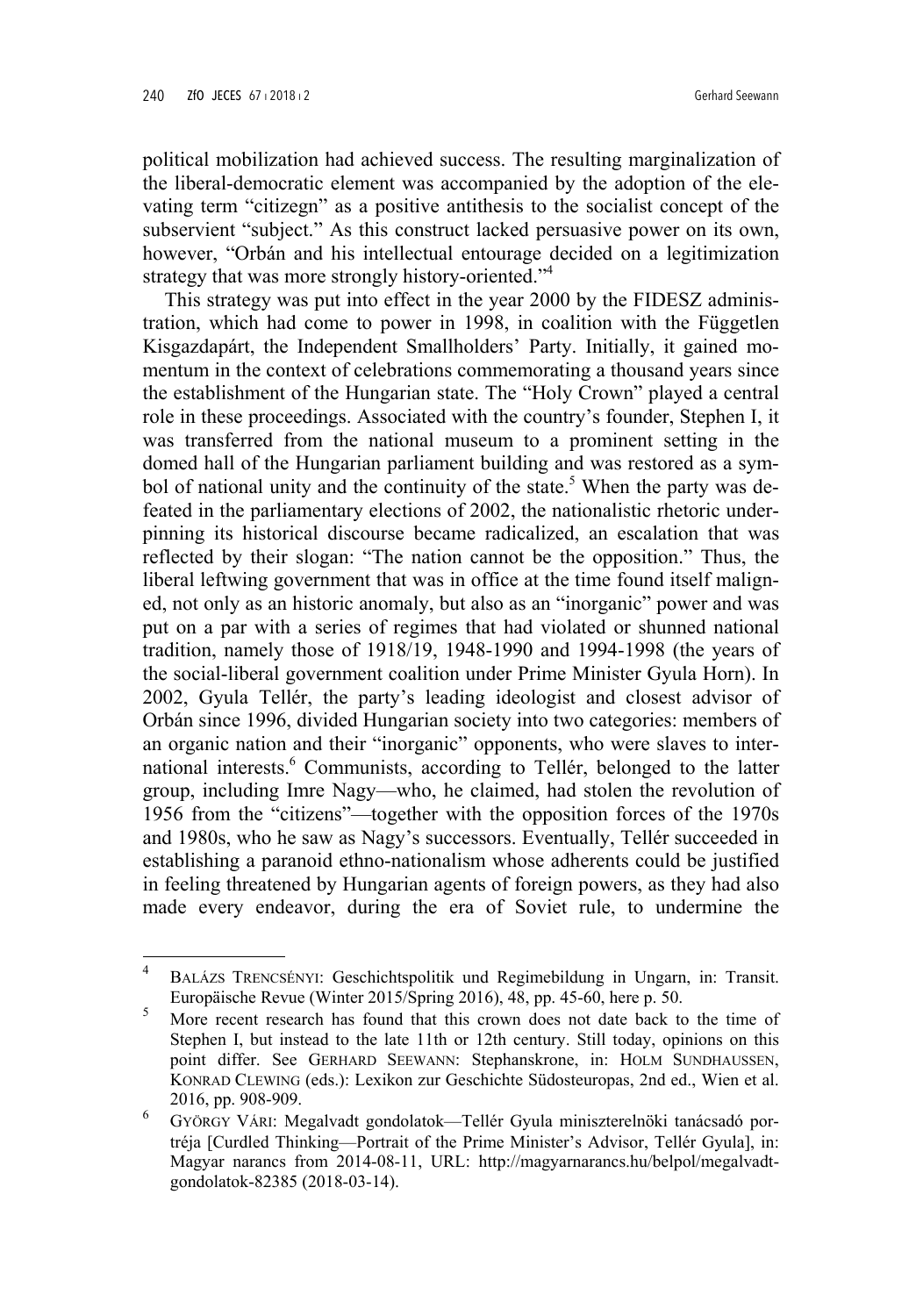Hungary's national identity and to "weaken the national resilience of the East European peoples."<sup>7</sup>

According to the historian Rudolf Ungváry, the root causes of Orbán's current politics can be found in the Hungary of the past. The Horthy regime from 1920 until 1944 has been a model for Orbán's autocratic regime<sup>8</sup> and the nationalistic and clerical thinking of that era's political elite is experiencing a revival; in concrete terms, this can be recognized in dichotomous "friend or foe" thinking, anti-liberalism, anti-modernism, and anti-Semitism, as well as a categoric rejection of the "West" and its values, which are seen in opposition to the "higher" values of the "Hungarian nation." In his frequent speeches, Orbán reiterates again and again that Hungary's politics and economics are being threatened both internally and externally. Orbán's world view contains numerous elements of the romantic nationalism and the cultural pessimism that were thriving at the end of the 19th century. In his constant application of the friend-or-foe schema, his language is a language of permanent confrontation and his rhetoric knows no compromise. His goal is to eradicate both internal and external enemies. The internal enemies are all those who oppose the FIDESZ and its policies. This includes the NGOs that are financed from abroad, in particular the sixty organizations sponsored by American billionaire George Soros as part of his Open Society Foundation, which are active in the country and are being monitored as agents of "foreign interests that are directed against the nation."<sup>9</sup> The law relating to the NGOs that was passed in the summer of 2017 has systematically impeded their work and will continue to do so as long as they receive financial backing from foreign sources.<sup>10</sup> Government propaganda insinuates that Soros is a mastermind of global migration politics who wants to destroy Europe, and especially Hungary, with waves of Muslim immigrants.<sup>11</sup> The "Stop Soros" legislative package was put forward in February 2018 with the aim to completely pro-

<sup>7</sup> TRENCSÉNYI (as in footnote 4), p. 54.

<sup>8</sup> RUDOLF UNGVÁRY: A láthatatlan valóság: A fasisztoid mutáció a mai Magyarországon [An Unmistakable Reality: The Fascist Mutation in Hungary Today]. Pozsony—Bratislava 2014; IDEM: "Tief ist der Brunnen der Vergangenheit." Ungarns gescheiterte Übergänge nach Europa, in: Osteuropa 61 (2011), 12, pp. 199-134; BÁLINT MAGYAR: Autokratie in Aktion. Ungarn unter Orbán, ebenda, pp. 89-104; ANDRÁS INOTAI (ed.): Hungary's Path Toward an Illiberal System, in: Südosteuropa 63 (2015), 2; GÁBOR HALMAI: Der Niedergang der liberalen Demokratie mitten in Europa, in: Transit. Europäische Revue (Winter 2015/Spring 2016), 48, pp. 20-44.

<sup>9</sup> Süddeutsche Zeitung from 2017-01-12.

<sup>10</sup> Süddeutsche Zeitung from 2018-02-10.

<sup>&</sup>lt;sup>11</sup> http://www.t-online.de/nachrichten/ausland/eu/id 81722648/orban-wirft-eu-muslimi sierung-von-europa-vor.html (2018-03-15). Orbán held the speech quoted here on July 23, 2017, in Tusnádfürdő. Preceding the Stop Soros legislative package, the government carried out a poster campaign in the second half of 2017. The poster shows a portrait of a smiling Soros next to the words: "Ne hagyunk hogy Soros nevesen a végen" (We will not allow Soros to triumph in the end).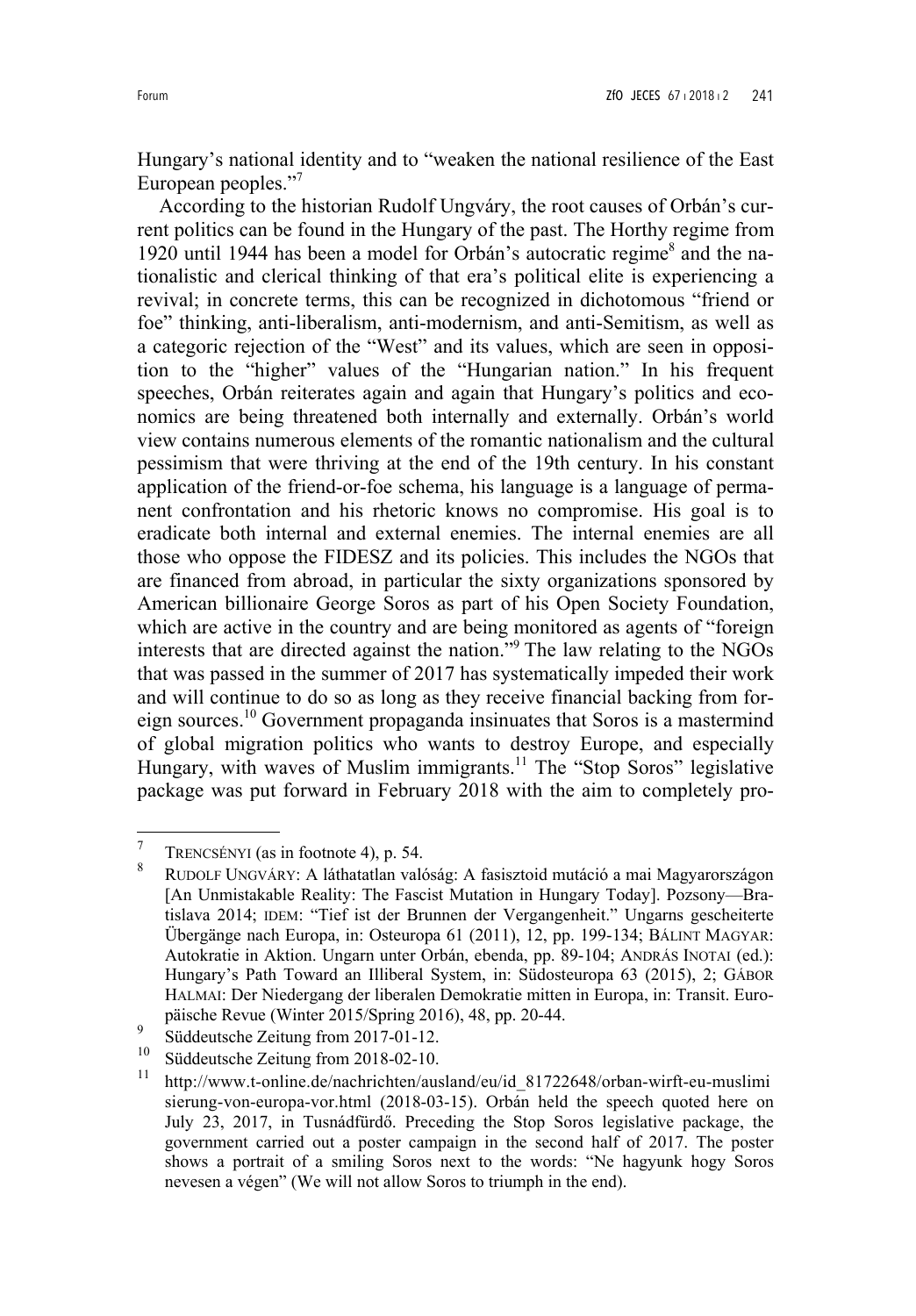ı

hibit NGO aid for refugees. Naturally, the large-scale media spectacle that was created around this legislation served as a mobilization tool for the FIDESZ party ahead of the parliamentary election scheduled for the 8th of April and was targeted at winning support for the party among the even more rightwing Jobbik voters.

Soros and the Soros-Plan he controls represent the intersection where internal and external enemies meet. According to Orbán's interpretation of history, the external enemies of Hungary are defined along the following lines: the Hungarian people have been, and continue to be, victimized by external enemies, including the Ottoman Empire, centered around Istanbul, the Habsburgs in Vienna, the Communists, whose seat of power was Moscow and now EU bureaucrats working out of Brussels. All the evil and afflictions that have plagued Hungary have come from outside its borders and, for centuries, the country has remained an exploited colony of foreign powers. Hungarians themselves were never the perpetrators in these ordeals, but victims; the Holocaust was exclusively a crime of Germany, Communism a Soviet crime and the demarcation of the border according to the Treaty of Trianon in 1920 was a crime committed by the victorious western powers. The "House of Terror" museum, which was opened in 2002, was supposed to highlight the victim role that Hungary played during the 20th century.<sup>12</sup> In 2013, the historical institute "Veritas" was established by the government. One of its tasks has been to produce an "official" reinterpretation of the last 150 years of Hungary's history in line with the particular politics of memory advocated by Orbán. The contractually sanctioned borders of 1920 destroyed the unity of the Hungarian nation, which, according to Orbán, must be re-established under any conditions. In his speech in the Romanian Tusnádfürdő (Băile Tușnad) on July 23, 2011, he reiterated that the victors of World War One constructed an "unnatural state" and "we, the Hungarian nation, have been fighting since then to make this unnatural state whole and sound once more."<sup>13</sup> Because Orbán is convinced that the consumer and welfare society of the western world is falling apart, he sees his mission, not just as that of protecting his own country from a similar fate, but also of assuming a pioneering role by advancing the interests of the nation against a hostile outside world with all the means at his disposal and regardless of the sacrifices it will take.

The following three examples illustrate, in more detail, the various ways in which the politics of the Orbán regime have become historicized: firstly, in

<sup>&</sup>lt;sup>12</sup> For more on this subject, see ÉVA KOVÁCS: The Cynical and the Ironical—Remembering Communism in Hungary, in: Regio. Minorities, Politics, Society 6 (2003), pp. 155- 196; BRIGITTE MIHOK: Das "Haus des Terrors" in Budapest. Spiegelbild der nationalen Geschichtsdeutung?, in: Jahrbuch für Antisemitismusforschung 19 (2010), pp. 363- 378.

<sup>13</sup> http://2010-2014.kormany.hu/hu/miniszterelnokseg/miniszterelnok/beszedek-publika ciok-interjuk?page=12 (2018-03-15).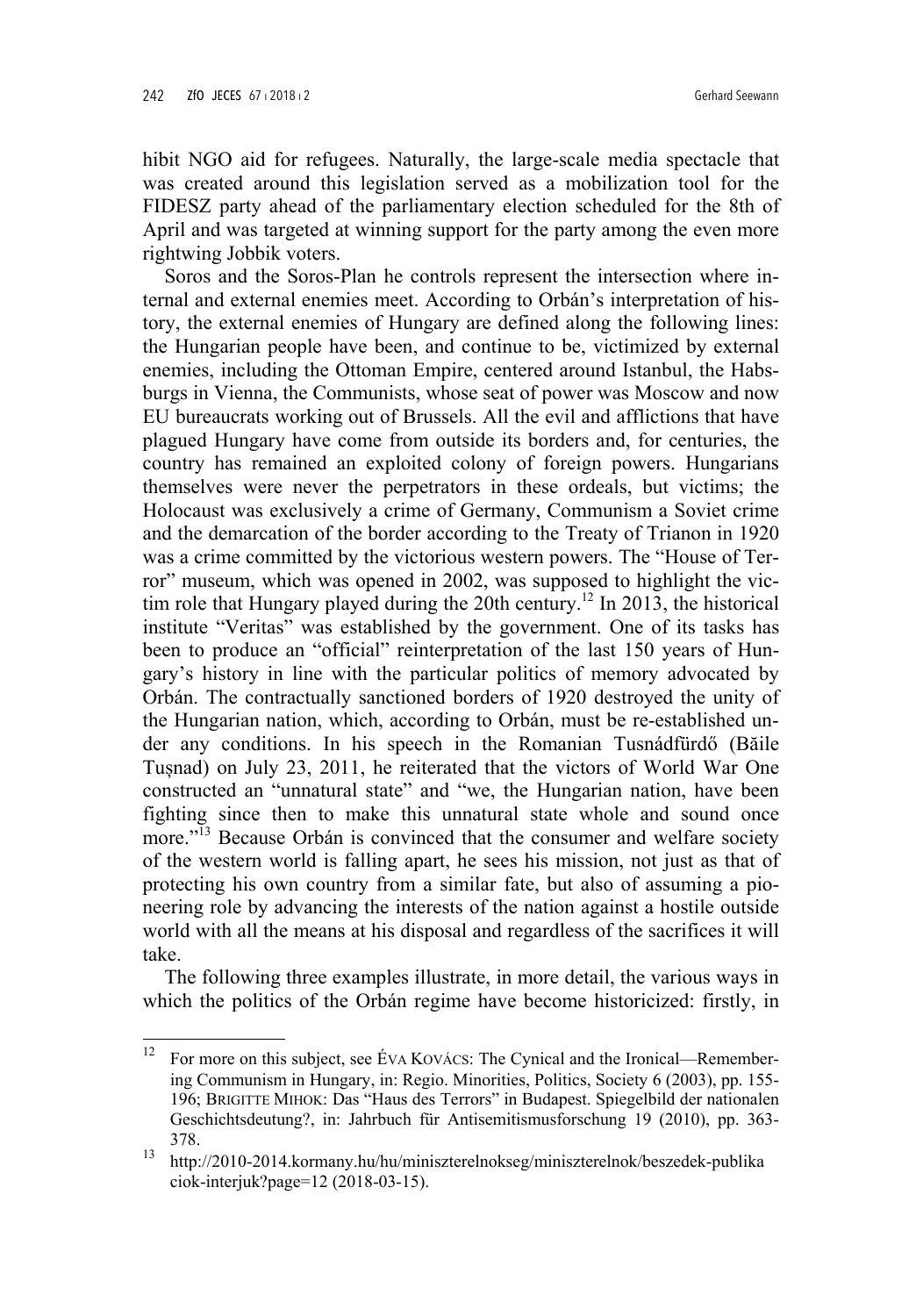the example of the 2011 Hungarian constitution, secondly, the commemorative culture in the form of several historical monuments on Budapest's Liberty Square, and, thirdly, the Holocaust remembrance over the last two decades. Finally, there will be a brief discussion on the history-based policies of the rightwing Jobbik party, as this has been the only political party to have, thus far, successfully asserted itself as a possible alternative to the FIDESZ government.

### The New Hungarian Constitution

Officiated on April 25, 2011, the Hungarian constitution defines, in detail, certain "superior" national values (in opposition to those of the West) together with the precepts of political action that derive from them.<sup>14</sup> The uppermost value, as defined by this constitution, is the safeguarding and maintaining of the nation and its unity, and the protection those who belong to it. The state is called upon to serve the *nation* and not simply the people, that is, its citizens, who are also constitutionally obliged to be exclusively committed to the nation. An overview of all the statements relating to this term "nation" makes it clear that what is really meant is the "ethnic nation," in which Christianity is assigned a protective role. Here, Christianity amounts to more than just a religion—in fact, its primary purpose is to serve the Hungarian nation and ensure its continued existence.<sup>15</sup> The concept of a nation that centers on ethnicity excludes, by definition, all non-Christian and ethnic minorities who live in Hungary, despite the fact that these groups (according to a paragraph adopted from the "old" constitution from 1989/90) are recognized as having a formative function in the state. However, this is not a contradiction, as the role of the state is, in turn, to serve the nation, a role that must also apply to the ethnically defined and non-Christian minorities (though this category has primarily referred to the Jews who have lived for centuries in Hungary). The preamble to the constitution, which begins with the words "God save Hungary!" (a phrase borrowed from the first verse of the national anthem written in 1823) defines its value orientation as follows: "We affirm that the most important institutions underpinning our coexistence are family and nation, and that the fundamental values of our shared identity are loyalty, faith and love." In this heavily ideologized constitution, which is completely centered around the idea of the collective, there is, initially, no mention of civic rights and duties as is the case in most constitutions. Instead, the focus is on nation and history, including historicizing references to events such as Hungary's defense of the Western World during the course of its

<sup>&</sup>lt;sup>14</sup> The German translation forms the basis for these statements, submitted by HERBERT KÜPPER: Ungarns Verfassung vom 25. April 2011: Einführung—Übersetzung—Materialien, Frankfurt a. M. 2012, pp. 199-260.

<sup>&</sup>lt;sup>15</sup> TRENCSÉNYI (as in footnote 4), p. 56.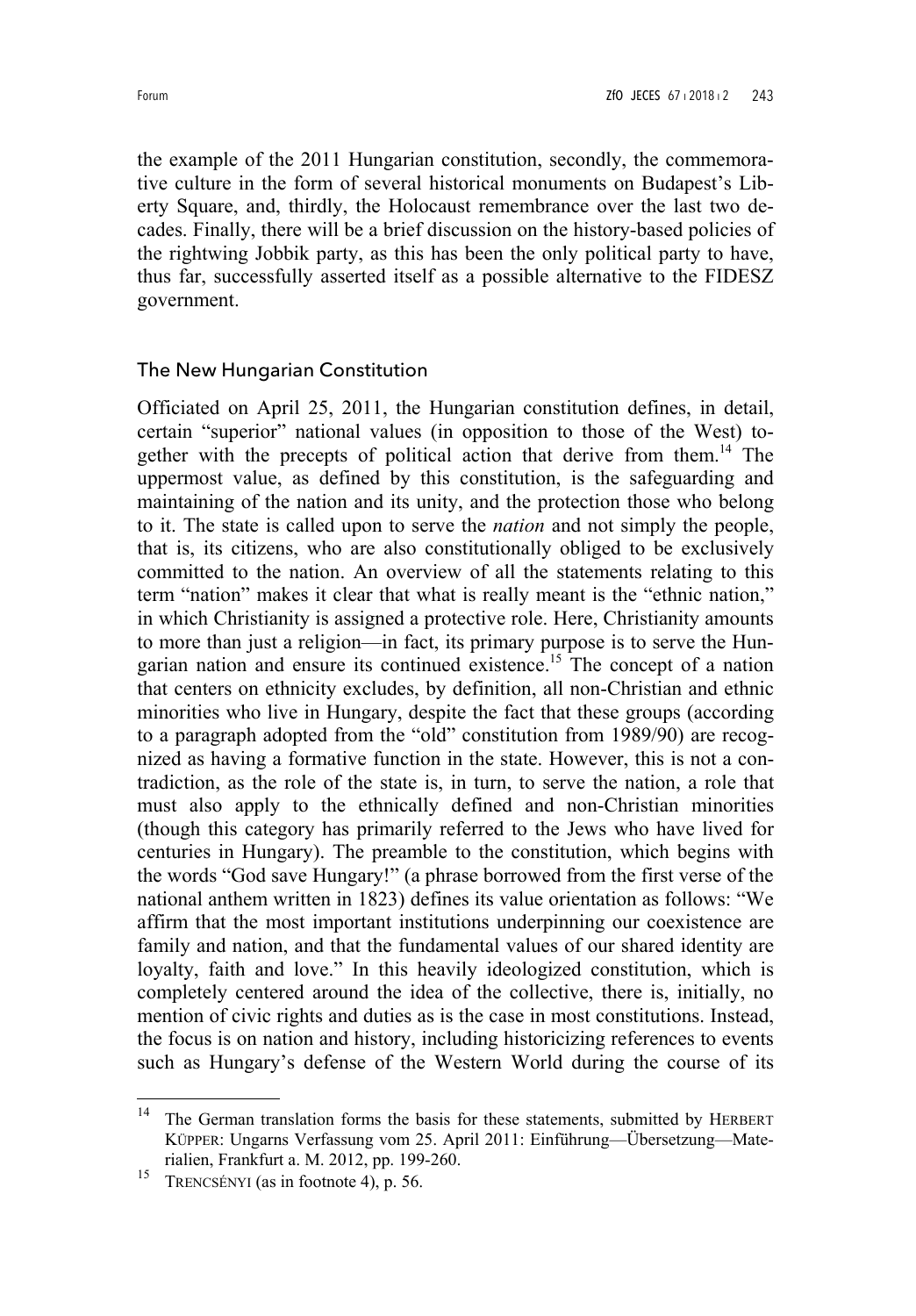thousand-year history. The preamble "concludes with the juxtaposition of present-day decadence and future regeneration and invokes the classical topos of a nationalized renaissance."<sup>16</sup> The German constitutional expert Herbert Küpper adds that: "Alongside this backward-looking vision of the nation, several other historicizing elements stand out. The 'accomplishments of our historic state,' for example, play a prominent role."<sup>17</sup> Küpper goes on to observe that this fictional thousand-year state mentioned in the preamble serves as a "self-contained guiding principle within the design of the constitution and basic law"18 because there is an indisputable premise that "it is to be honored." However, this historic constitution (which is often readily compared with the English one) did not serve, as the English constitution did, in the development of a civil society and parliamentarianism, but instead served to safeguard Hungary's pre-bourgeois, feudal structures, in particular the privileges and prerogatives of the nobility. The penultimate paragraph of the preamble explicitly addresses contemporary history, identifying the period from March 19, 1944, until May 2, 1989, as a time when sovereignty was lost and the "historic constitution" therefore had to be abandoned. The times of "foreign domination" (which is also made responsible for the Holocaust) are therefore interpreted as an obstruction to autonomous, nation-centered rule rather than an assault against democracy, republic and individual liberty. The preamble specifies several public holidays that have a national focus, namely: March 15 (the revolution of 1848), August 20 (commemorating St. Stephen's founding of the Hungarian state in the year 1000) and October 23 (the 1956 revolution). The word "republic" was removed from the country's previous name, "the Republic of Hungary", and the term was thereafter only mentioned in the context of regulatory statutes. At the end of the preamble, the aim is expressly stipulated "to make Hungary great again."

With the emphasis on the "Holy Crown," which "embodies the constancy of Hungary's constitution and state and the unity of the nation", the Carpathian Basin is indirectly referenced as a geographical reference space. Derived from this is an explicit statement, in Article D, that Hungarians living in neighboring countries be eligible for cross-border state care. In contrast to the old constitution of 1989/90, there is no clarification at this point in the new constitution that prohibits either the use of force or the violent enforcement of territorial claims, even though such an addition would appear necessary. These kinds of changes have even been permitted in revised interpretations. In his concluding remarks on the subject, Küpper observes that, in light of a number of its regulations, the new constitution of 2011 can certainly be linked to the illiberal legacy of Kadarism and, furthermore, "has departed, in many ways, from general West European constitutional norms." This is especially

l

 $16$  Ibidem, p. 57.

<sup>&</sup>lt;sup>17</sup> KÜPPER (as in footnote 14), p. 59.

<sup>18</sup> Ibidem.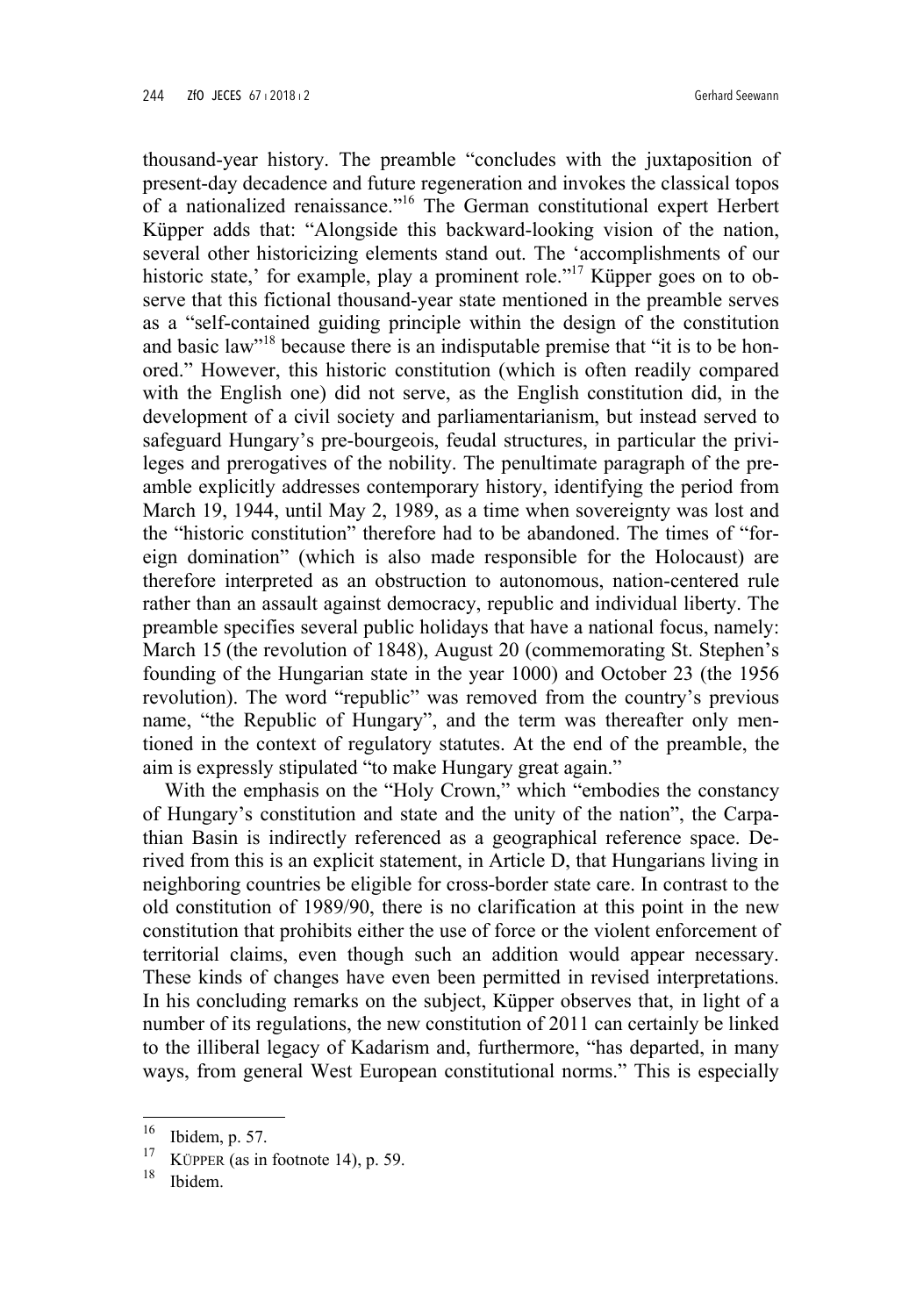true with respect to its historicization<sup>19</sup>, which presents a perception of history that has little in common with the findings of reputable historical research.

### Liberty Square in Budapest as an Example of the New Commemorative **Culture**

Liberty Square (Szabadság tér), situated in the parliament district on the Pest side of the city, is almost overcrowded with historical monuments and statues. Opposite the American embassy at the northern corner of the square stands the Soviet liberation monument, which was erected in 1848, and opposite that is a new memorial built to commemorate the years of Soviet occupation. Two further monuments stand in front of the embassy: one is the statue of Harry Hill Bandholtz, Brigadier General of the U.S. army, who, as a member of the Allied Control Commission, oversaw the retreat of Romanian troops out of Budapest in August 1919. The statue was removed at the end of the 1940s and re-erected in July 1989. The second monument, modestly depicting a simple opened book, is dedicated to the memory of Carl Lutz, the Swiss vice consul in Budapest, who saved more than 50,000 Jews from the Holocaust through the issuing of passports and letters of protection. After Hungary declared war on the USA and diplomatic relations between the two countries broke down, Switzerland assumed responsibility for the diplomatic relations, not just of the USA, but also of Great Britain and other countries, and Vice Consul Lutz took up office in the U.S. embassy building. At the south-east end of Liberty Square stands the Protestant "Homecomers' Church" commemorating the "return" of Transylvania following the Second Vienna Arbitration Award (1940). It is built in the Novecento style of Mussolini's Italy. Today, the church and adjacent building complex houses one of the Jobbik headquarters. In front of the church stands the Byzantine double cross, "one of the favorite symbols of the nationalistic political right wing."<sup>20</sup> In November 2003, a bust of Admiral Horthy was installed in front of the main entrance to the church. Particularly controversial is the memorial on the southern side of the square, which was approved by the government on January 17, 2014, and erected in July that year. In memory of the German army's occupation of Hungary on March 19, 1944, "it is a physical rendering of the official interpretation of history that Hungary, after weighing up all the circumstances, must ultimately be considered a victim of Germany in the Second World War rather than its ally. According to this interpretation, the sole reason Hungary entered the war was in order to protect the West from the Bolshevik barbarism advancing from the East."<sup>21</sup> The luminous bronze statue of the Arch-

<sup>19</sup> Ibidem, p. 195.

<sup>20</sup> ISTVÁN REV: Freiheitsplatz, Budapest, in: Transit. Europäische Revue (Winter 2015/ Spring 2016), 48, pp. 61-76, here p. 65.

 $21$  Ibidem, p. 70.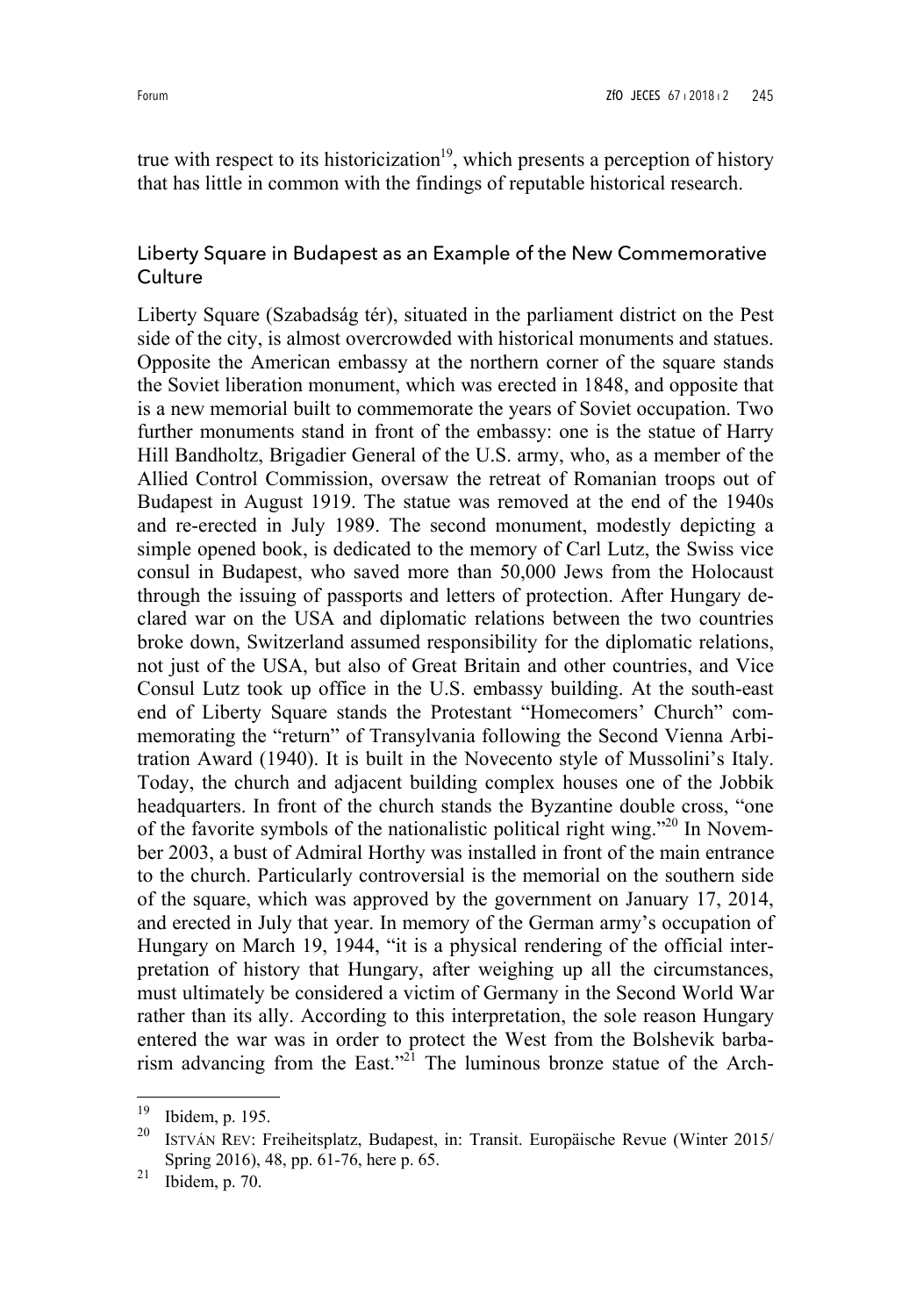angel Gabriel with broken wings, surrounded by the stumps of columns, stands as an allegory of the innocent Hungary. A bronze eagle mounted above the statue is depicted as plunging towards the archangel and represents the German occupiers. However, this is not the eagle of the Nazi Empire, which grasps a swastika in its claws, but the imperial eagle of the Holy Roman Empire. The choice of this symbol can be directly traced back to Orbán, who argued in an open letter that the occupiers were "in fact just Germans" who "were living at the time in a National Socialist state […] For this reason, we don't feel it to be offensive to use the imperial eagle as a symbol for Germany [...] What I have discovered in the figure of the angel is the innocent victim [...] of anti-Christianity."<sup>22</sup> With this rhetoric of self-stigmatization, Orbán is looking for a way to obscure the responsibility of the Horthy regime for its policy of alliances with the Third Reich and thus its complicit role in the death of around a million Hungarians, 600,000 of whom were Jews. The myth of victimhood rules out any way for the nation to come to terms with its own role and perspective as a co-perpetrator of such crimes. Within a short time after the statue's construction, a counter-memorial was set up with the help of community funding and support on a site directly opposite it, separated by a busy one-way street. This second memorial, which is constantly being redesigned and altered, features the names of places where the Jewish cemeteries are no longer visited, together with newspaper clippings from the time and numerous photographs and texts that deal with the Hungarian—including the Jewish—victims of this epoch as well as the perpetrators.

### Holocaust Remembrance

ı

According to Éva Kovács, the Trianon trauma gained a hegemonic position in Hungarian memory politics after 1990, intensifying after 1998 and again in 2010 in a way that the country's collective memory of the Holocaust could never compete with.<sup>23</sup> The "House of Terror" opened in 2002 and was entrusted to the management of Mária Schmidt, the "Government Commissioner for Contemporary History" under the Orbán administrations of 1998- 2002 and since 2010. In the numerous studies she has written on the Holocaust, Schmidt denies its singularity, which she considers to be an invention of mass media dominated by "liberals." She surpasses this claim with the as-

<sup>&</sup>lt;sup>22</sup> Open letter written by Viktor Orbán to the art historian Katalin Dávid from April 30, 2014, quoted here from ibidem, p. 71.

<sup>&</sup>lt;sup>23</sup> ÉVA KOVÁCS: The Hungarian Holocaust Memorial Year 2014: Some Remarks, in: S:I.M.O.N.—Shoa: Intervention. Methods. Documentation 4 (2017), 1, pp. 109-121, here p. 111, URL: https://simon.vwi.ac.at/images/Documents/Articles/2017-1/2017- 1\_ART\_Kovacs/ART\_Kovacs01.pdf (2018-03-15).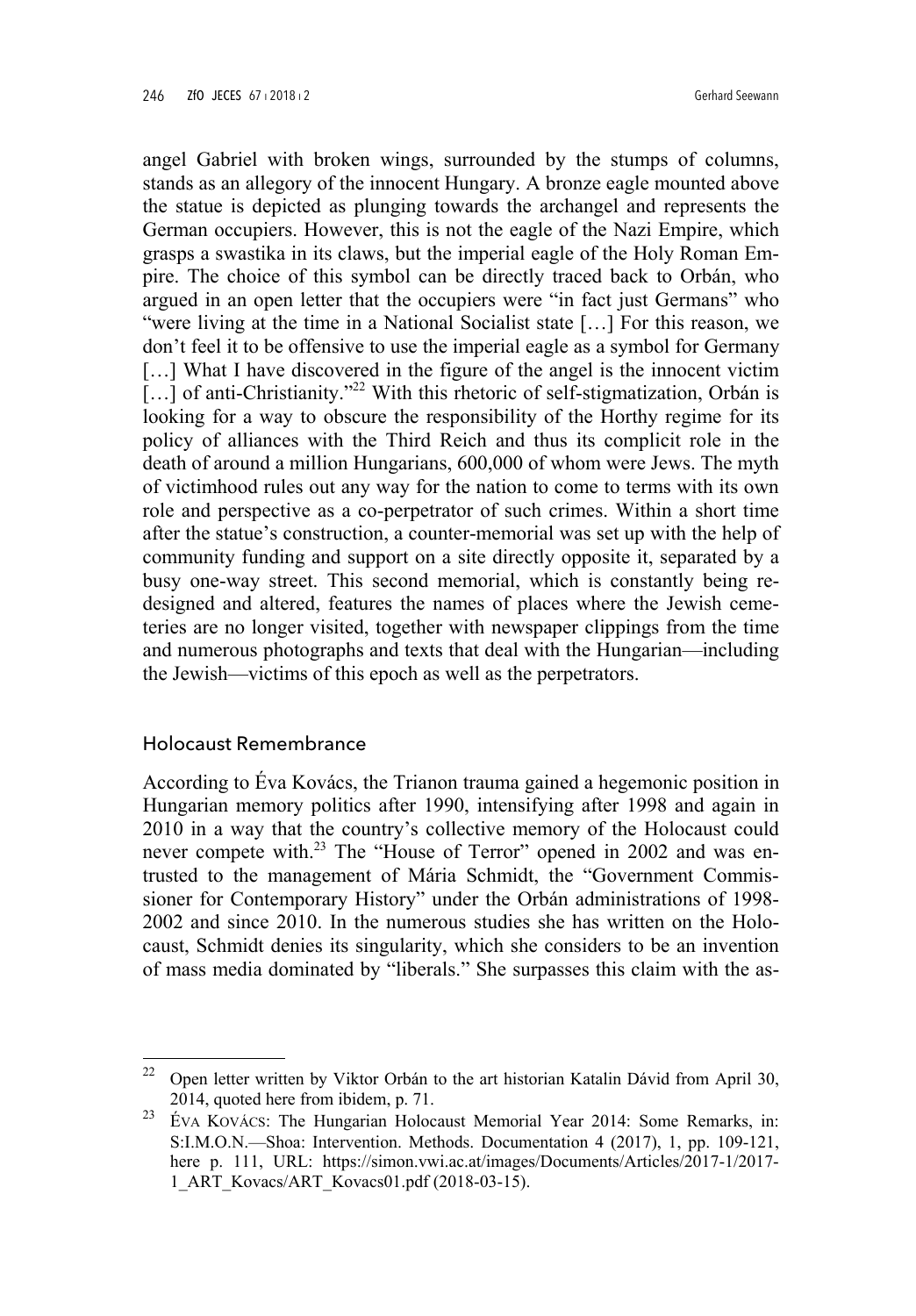sertion that there never was a Holocaust in Hungary.<sup>24</sup> This kind of trivialization and relativization of the Holocaust is inseparably linked to the argument Schmidt also puts forward that National Socialism and Communism and their regimes can simply be equated.<sup>25</sup> What Kovács describes as the "ghettoization" of the Holocaust Museum, which opened in 2004, in an outlying eastern suburb of Budapest, highlights the minor importance attributed to the Holocaust within the mainstream national memory. The museum has continued to be the subject of ongoing conflicts involving various institutions, including government institutions, and can by no means be considered a "success story."<sup>26</sup> The same can also be said for the Hungarian Holocaust Memorial Year in 2014, which was announced by the government and allocated a budget of  $\epsilon$  6 million for a variety of projects. The government-run project entitled the "House of Fate" (Sorsok Háza) took center stage and, as the name already demonstrates, represented a deliberate counter-position to the wellknown work *Sorstalanság* (Fateless) written by Nobel Prizewinner for Literature, Imre Kertész. Led by Schmidt as program director, the museum project was meant to be dedicated to the child victims of the Holocaust, and, just like the Holocaust Museum, was to be set up on the outskirts of Budapest in a building also intended as the new premises for the Holocaust Documentation Center. However, the museum has never been opened and still stands empty as the opposing parties behind the initiative—on the one side the government, and on the other the "Federation of Jewish Communities in Hungary"—have not been able to agree, either on the concept or on how the museum should be managed. Numerous civic organizations and initiatives (including the "Trefort Garden monument," "Living Memory," "Memento 70," and the Facebook group "The Holocaust and my Family") have made it clear that they oppose the "government's ahistorical Holocaust narrative"<sup>27</sup> and have been successful, at least, in having Schmidt removed from her role as director of the Sorsok Háza.

Kovács summarizes the results of the Memorial Year, which was so disastrous for the government, with the following words: "After decades of silence, the second generation of survivors could speak and tell the stories of their parents and grandparents publicly, while behind the scenes, further ne-

<sup>24</sup> MÁRIA SCHMIDT: Holocausts a huszadik században [The Holocausts in the 20th Century]. In: Magyar Hírlap from 1999-11-13. The use of the term Holocaust as a plural is not a misprint, but is intended as programmatic.

<sup>&</sup>lt;sup>25</sup> In criticism of this, RANDOLPH BRAHAM: Hungary and the Holocaust: The Nationalist Drive to Whitewash the Past, in: RFE/RL Reports, East European Perspectives 3 from 2001-01-14, p. 20. For more details, see the comprehesive study by GERHARD SEE-WANN, ÉVA KOVÁCS: Juden und Holocaust in der ungarischen Erinnerungskultur seit 1945, in: Südosteuropa 54 (2006), 1, pp. 24-59, here in particular pp. 38-59.

<sup>&</sup>lt;sup>26</sup> JULIA CREET: The House of Terror and the Holocaust Memorial Center: Resentiment and Melancholia in Post-89 Hungary, in: European Studies 30 (2013), pp. 29-62.

<sup>&</sup>lt;sup>27</sup> KOVÁCS, The Hungarian Holocaust Memorial Year 2014 (as in footnote 23), p. 117.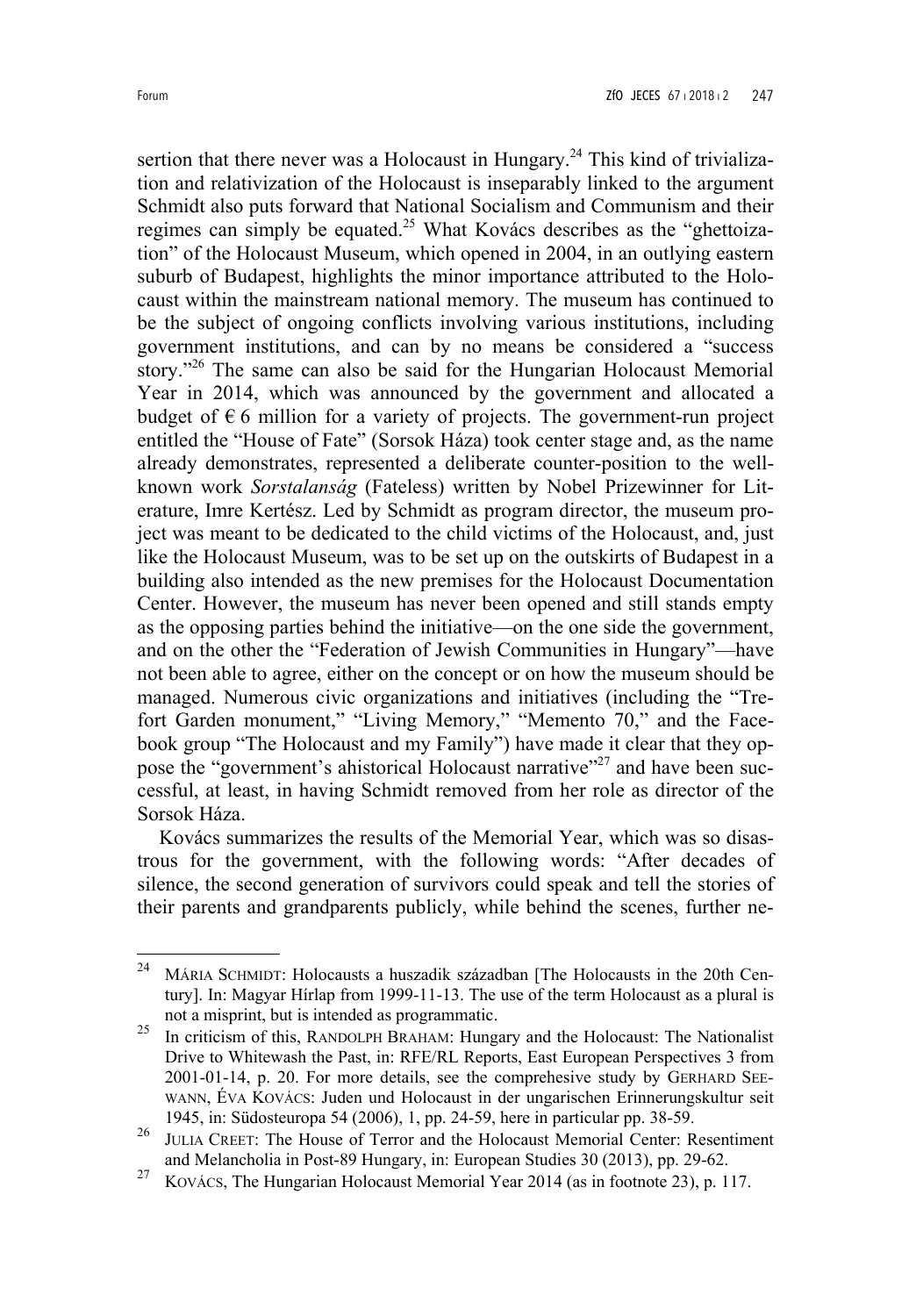gotiations are being conducted on the future of the House of Fate that have not ended until the completion of this essay."<sup>28</sup>

#### Jobbik

The Jobbik party, which formed out of the movement of the same name (Jobbik Magyarországért Mozgalom—Movement for a Better Hungary) gained 20 per cent of all votes in the 2014 election and came to rank second place behind the FIDESZ in many constituencies.<sup>29</sup> Unlike the divided and quarreling parties on the left wing of the political spectrum, Orbán saw Jobbik as a challenge, even a potential threat, for his almost unlimited position of power. Jobbik aligned itself closely to the anti-Semitic and anti-Roma racist and revisionist tendencies of the Horthy era, and cultivated the neo-traditionalist cultural philosophy of Béla Hamvas, which originated during that period. The party also took up a critical position towards Europe and attracted the majority of its voters by shrilly criticizing capitalism and the system.

Because the years following the system change failed to bring increased prosperity to many Hungarians, Jobbik's populistic critique of the established parties, including the FIDESZ, met with widespread approval. They attained their best election results in former socialist strongholds, areas that have come to be characterized by poverty and general decline. The party's explicit objective was, and still is, to bring about a better regime of "national cooperation," an aim with which they sought to overtake the governing party via the right. Jobbik also called for a new national holiday to be established on the anniversary of the battle at Pressburg in the year 907, in which the grand duke Árpád mounted a devastating retaliation on July 4 to wipe out an East-Franconian army that had attempted to conquer Pannonia.<sup>30</sup> This can also be seen as a signal to the EU, not only to recognize Hungary's stubborn self-will, but also that the country is firmly opposed to a Western orientation. Further historicizing measures on Jobbik's agenda include reconfiguring the monuments on Liberty Square, replacing the irredentist statues that were removed from the square after 1945, as well as officially recognizing the turul bird as a national symbol (this was the "bird of death", used as an emblem both by the Árpáden rulers and by rightwing extremist groups in the interwar period.) Furthermore, the party has proposed that Hungary's Asian ancestry be acknowledged in the form of Turanism and also that there be official recognition of Hungary's ethnic ties to the Turan peoples, although Turanism is seen as confrontationally opposed to the theory of Finno-Ugric descent. The

 $28$  Ibidem, p. 120.

<sup>29</sup> ANDRÁS KOVÁCS: The Post-Communist Extreme Right: The Jobbik Party in Hungary, in: RUTH WODAK, MAJID KHOSRAVINIK et al. (eds.): Right-Wing Populism in Europe: Politics and Discourse, London et al. 2013, pp. 223-258.

<sup>30</sup> TRENCSÉNYI (as in footnote 4), pp. 58-59.